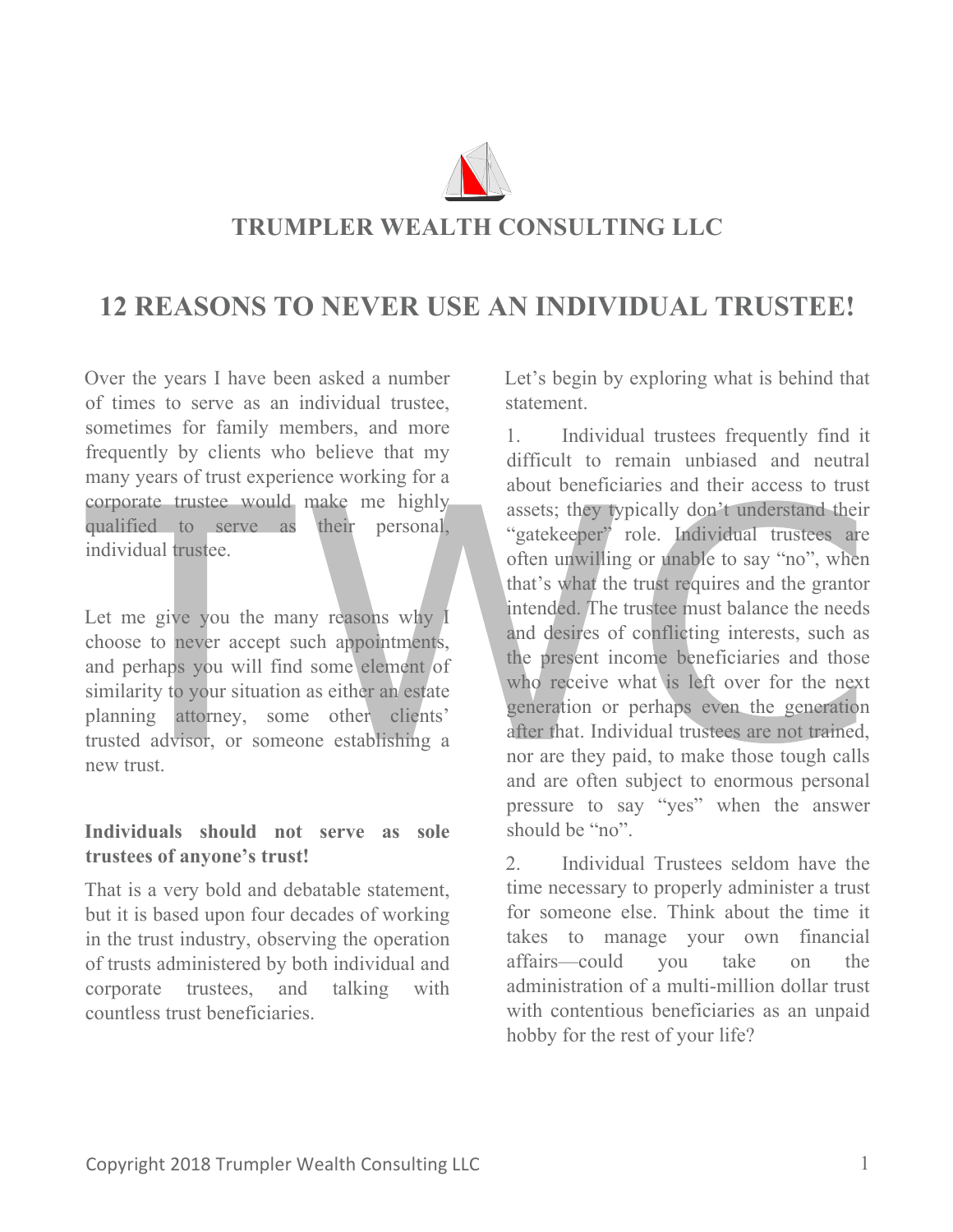3. Individual trustees seldom have the broad range of required expertise. What should a trustee know?

#### **A trustee should have**:

- a. an understanding of trust law (GRATs, CRTs, IDITs, generation skipping, dynasty trusts, etc.)
- b. an understanding of the federal and state tax implications of investment and distribution decisions; a trustee can actually cause a trust to lose beneficial tax treatment (such as a special needs trust or a charitable remainder trust) by failing to make certain elections or meet tax law requirements. Determining the tax treatment of a trust, setting up the proper allocation of trust assets in accordance with complex formulae, and providing account statements and tax reporting, require a high level of technical knowledge. Of course, a trustee who fails to achieve a desired tax treatment due to either ignorance or negligence can be subject to personal liability for such losses to the trust.

c. the ability to administer assets such as:

- securities including stocks, bonds (taxable and tax-exempt), mutual funds, ETFs, money market instruments
- hedge funds and alternative investments
- real estate
- business interests

4. Individual trustees frequently have not even read the trust, and even fewer still understand the many nuances of trust language created by trust lawyers.

5. They don't understand their potential liability, that is, their personal financial liability that will last for many years for decisions they make today and which may become a newspaper headline if challenged in court. For every decision a trustee makes, there may be some other party who will take issue with that decision, if not presently, possibly many years from now.

6. They do not have a process for making decisions, such as corporate trustees do.

7. They do not document their decisions, leaving them exposed and liable for many years for decisions made today because they are unable to adequately defend themselves.

8. They are not subject to any regulatory or audit oversight; they are accountable to no one.

9. They are not held to the same professional fiduciary standards as a corporate trustee.

10. Individual trustees die! Not just some of them, sometimes. They all eventually die, and there is seldom adequate continuity in the administration of the on-going trust. Successor individual trustees do not provide the continuity that a corporate trustee does.

11. They seldom have the tools necessary for accounting and reporting. They don't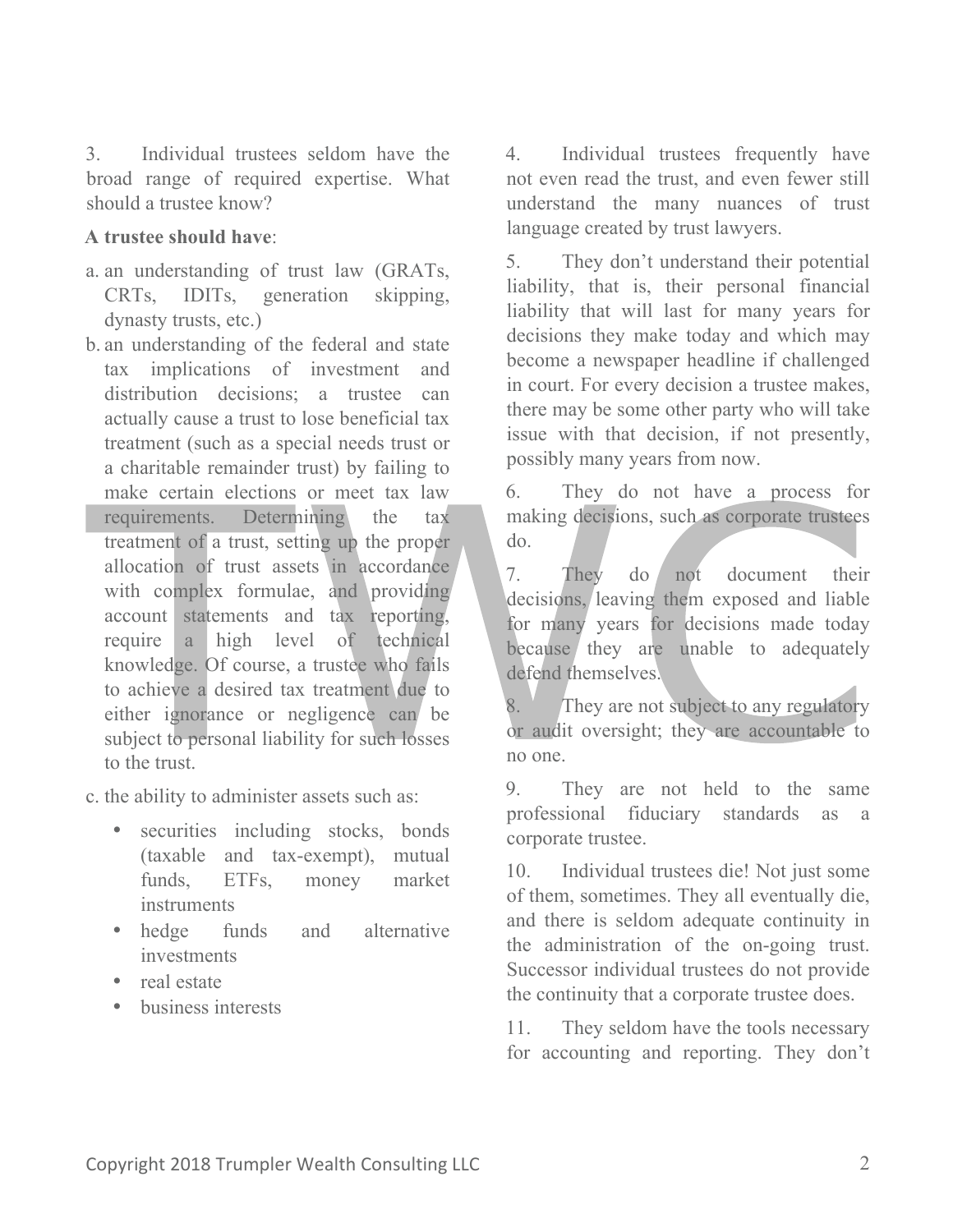understand that a trust must account separately for the funds available for income beneficiaries from those for the remainder beneficiaries.

12. They seldom have the resources to provide redress to beneficiaries in the case of errors or mismanagement requiring redress. And individual cannot purchase fiduciary liability insurance; no one sells such policies to individuals!

# **Why do people often name family members or some other individual to be their trustees?**

1. They did not understand or research the role of a trustee, and the benefit of using a professional/corporate trustee.

2. They have heard that corporate trustees charge high fees; they think it will be less expensive to have an individual trustee, but in the long run, this is seldom the case.

3. They have heard that corporate trustees are bureaucratic, arbitrary and unresponsive. This is due in part to the fact that for every decision a trustee makes, someone may be adversely affected, and the corporate trustee gets the blame. But isn't it better to have a corporate trustee blamed, than a family member acting as a trustee? More on this topic below.

4. They don't realize the position in which they are placing their trustees, that is, to say "no" when necessary, and to carry out

their wishes as articulated in the trust provisions.

# **What is the alternative? Answer: A corporate trustee/co-trustee**

# **The Value of using a Corporate Trustee**

A corporate trustee is usually a bank trust department or an independent trust company, and in either event is authorized (chartered) to do business by a federal or state agency.

Issuing authorities carefully screen applications for trust powers before granting them. They investigate the character of those forming the company, and ensure that the new company will have the expertise, systems and process to carry out their fiduciary duties. They routinely examine them to assure the proper operation of the company. And they ensure a sound financial footing as an on-going business which can meet their potential fiduciary liability.

### **The role and value of a trust officer**

Trust officers have many years of experience administering trusts. A trust officer typically has 7 to 10 years of experience before being granted the title of Trust Officer, akin to becoming a partner at a law firm.

The expertise that a trust officer absorbs over those years crosses many disciplines, including: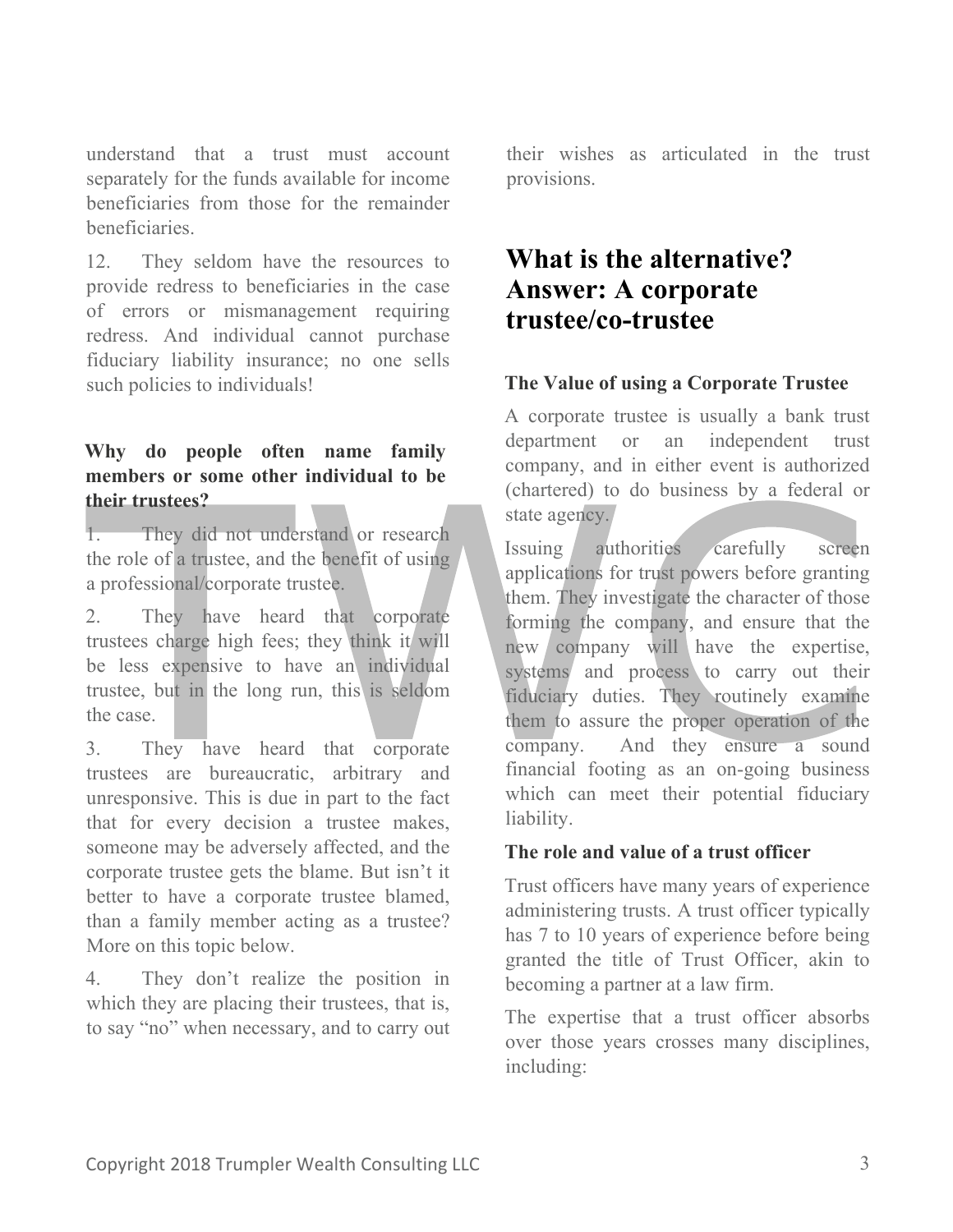state and federal income taxes (specifically as those relate to the highly complex taxation of trusts)

trust investments, including everything from traditional stocks and bonds, to oil and gas interests, hedge funds, commodities, mutual funds and exchange traded funds, and even royalty interests

the entirety of trust law, including statutes, regulations, private letter rulings and case law

financial planning, including budgeting and managing cash flow

accounting, especially trust accounting, which includes the separate accounting for the beneficiaries who receive current income and those who have an interest in the remaining principal upon the death of current income beneficiaries

real estate transactions and management, both residential and recreational properties that a trust might hold, as well as commercial properties that the trust receives or acquires

• operating businesses, especially closely-held or family businesses, which could vary from farms, vineyards and agricultural holdings, to a pharmaceutical company or a hotel. A trust may hold such assets, and the trust officer must be qualified to make sound decisions regarding the ongoing administration and eventual disposition of such assets.

• psychology, especially understanding and dealing with family interactions and conflict. Many trust officers have been trained in facilitating family meetings and counseling multiple generations of wealthy families, ensuring the continuity of the family's wealth, and often more importantly, the legacy left by the patriarch of the family through multiple generations.

• charitable planning and wealth preservation, including helping wealthy families teach younger generations financial literacy and how to preserve wealth and use it for worthwhile purposes. Working with families to develop human, social and intellectual capital as well as merely preserving wealth is an essential, but less well-known function of the trustee.

### **How Corporate Trustees work**

Having worked for very small, independent trust companies, as well as several of the largest in the country, I have seen common practices used by most.

First, trust companies and trust officers are dedicated to their profession; they work hard, have a passion for their career, and care about doing the right thing for the trust and for the families who benefit from the trusts they administer.

- All trust companies have common components in their administration of trusts, often driven by regulatory requirements:
- There can be no conflicts of interest, or even the appearance of conflicts. The trustee's duty is to the trust, not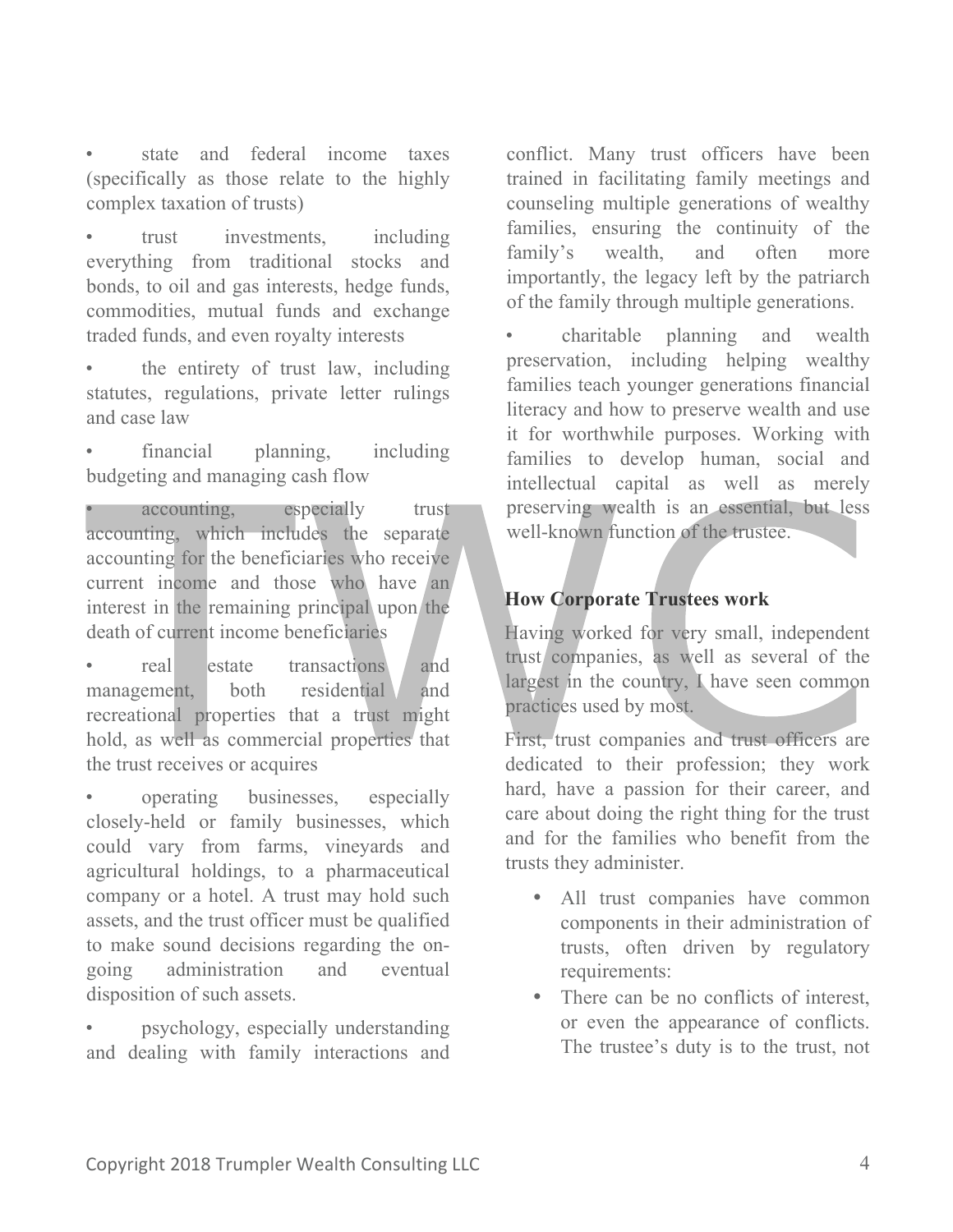to the beneficiaries, and certainly not to the trustee.

- Corporate trustees have a trust accounting system which differentiates between income and principal, by maintaining a separate ledger for each. This ensures the maintenance of a separate set of books for the income beneficiaries' interests and those for the remainder beneficiaries.
- A trustee will provide for the custody of trust assets and the efficient trading of securities. Corporate trustees will have a safe and secure custodian and will be accountable for cost effective trading.
- There is a process for everything, and typically a committee approach to managing those processes. For example, most trust companies have a committee which accepts new trusts and reviews requests for discretionary distributions. This committee structure is a good thing, ensuring that no one individual has arbitrary authority over the trust or becomes too closely aligned with one family member or family branch, and that decisions are made collectively, then documented, and finally ratified by the Trust Committee of the Board of Directors.
- There will be an investment committee which oversees all trust investments, or the selection of investment advisors or managers. The

committee will set investment policy and process, and will ensure that every trust has an Investment Policy Statement defining the investment objectives for the trust. The investment committee may also be responsible for overseeing the due diligence that is conducted on outside managers, including monitoring ongoing performance and fees. Trust companies must maintain a lengthy Policies and Procedures manual, which documents everything which is done in the performance of the trustee's duties, down to the minutest details, such as the dual control for the storage of original documents and physical trust assets, such as jewelry, in a safe.

- Trust companies normally have internal auditors, who at least annually review compliance with all of the processes defined in the Policies and Procedures manual.
- Most trust companies have a Chief Fiduciary Officer, who has many years of experience in all aspects of trust administration, and who manages and trains the other trust officers.
- Many trust companies additionally have a compliance officer, who is often an attorney familiar with all of the legal compliance requirements of trusts. Trust companies are subject to regulatory oversight. If a national trust company (it will have the initials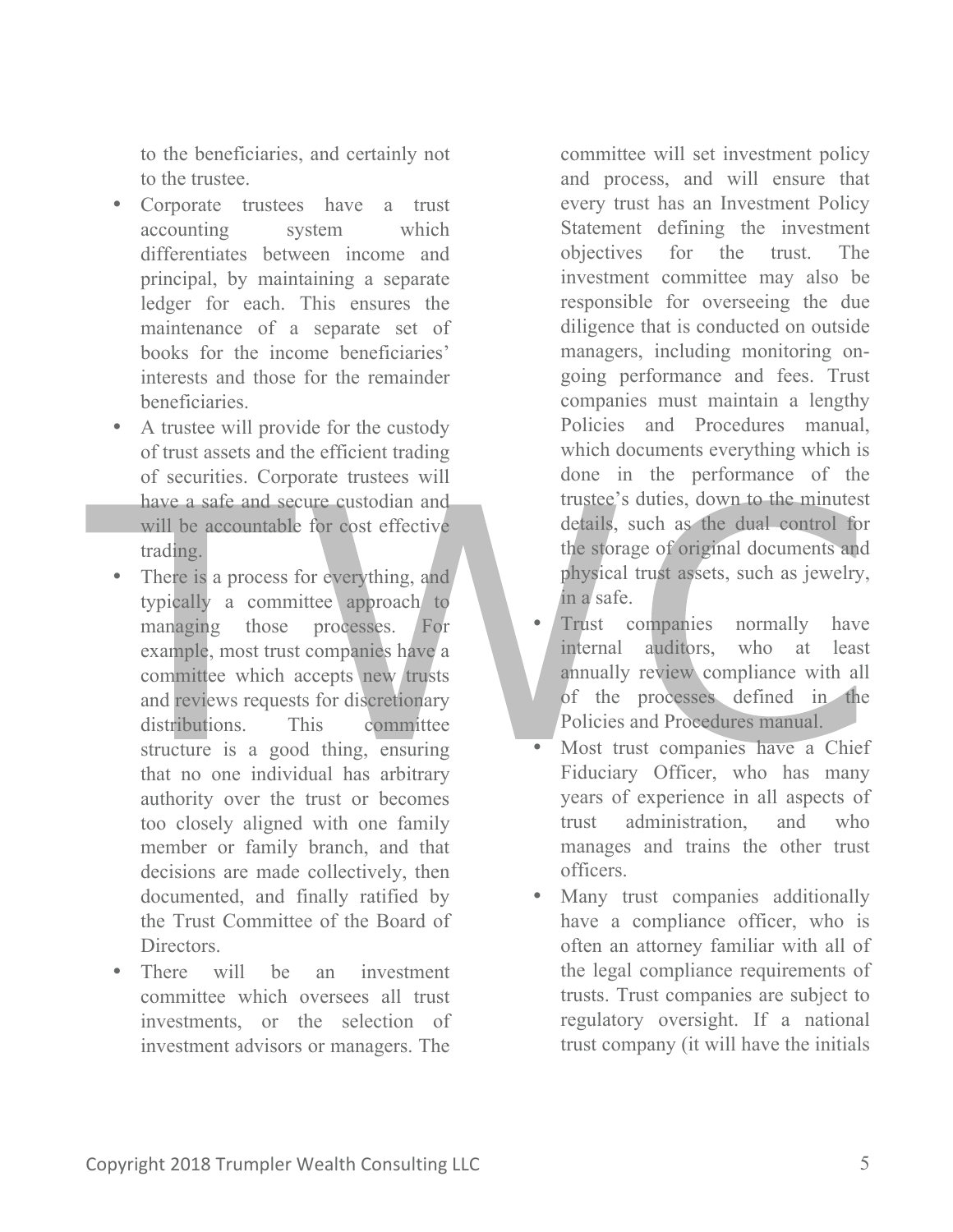N.A. after its name, for National Association), it will be subject to periodic examinations by the Office of the Comptroller of the Currency; if operating under a state charter, such a Delaware, it will have an annual visit from the office of the state banking commissioner, which has examiners experienced in the administration of trusts. Such regulatory examinations are conducted on the site of the trust company and will take several weeks to several months, depending upon the size of the company, number of accounts, and whether or not the trust company manages investments.

All of the factors listed above serve as an insurance policy for those who create trusts, ensuring that their assets will be administered for their beneficiaries in a sound and prudent manner, and that the terms of their carefully crafted trusts will be carried out. While a corporate trustee charges a fee for its services, the fees must be competitive and reasonable, and are often a bargain compared to the damage an individual trustee could cause. In any event, a conscientious individual trustee will often need to outsource many of the functions outlined above, such as the trust accounting or custody functions, incurring expenses that may exceed the fees a corporate trust would charge.

# **The many benefits of naming a Corporate Trustee**

As will have been seen from the discussion above regarding the role of a trust officer and the functioning of a trust company, many of the benefits of using a corporate trustee are obvious.

1. A corporate trustee doesn't die. There is continuity in the on-going administration of a trust, and this is critically important today when so many trusts are created as "dynasty" trusts, meaning that the trust may continue for many years, even indefinitely. There are always younger trust officers being trained and introduced to existing trusts, and the committee structure ensures a consistent and regulated approach to administration.

2. A corporate trustee's location can give a trust access to the laws of states which are highly beneficial. States such as Delaware, South Dakota, Nevada and Alaska, to name a few, have laws allowing, among other things, dynasty trusts and the ability to trifurcate the functions of a trustee among administration of the trust, (such as custody, reporting, collecting and paying out income), discretionary distribution decisions and the management of the trust's investments. In many cases, only by having a trustee in that state can a trust receive that state's specific benefits, hence the growing proliferation of trust companies in those states, and the growing use of corporate trustees which provide access to those states' laws.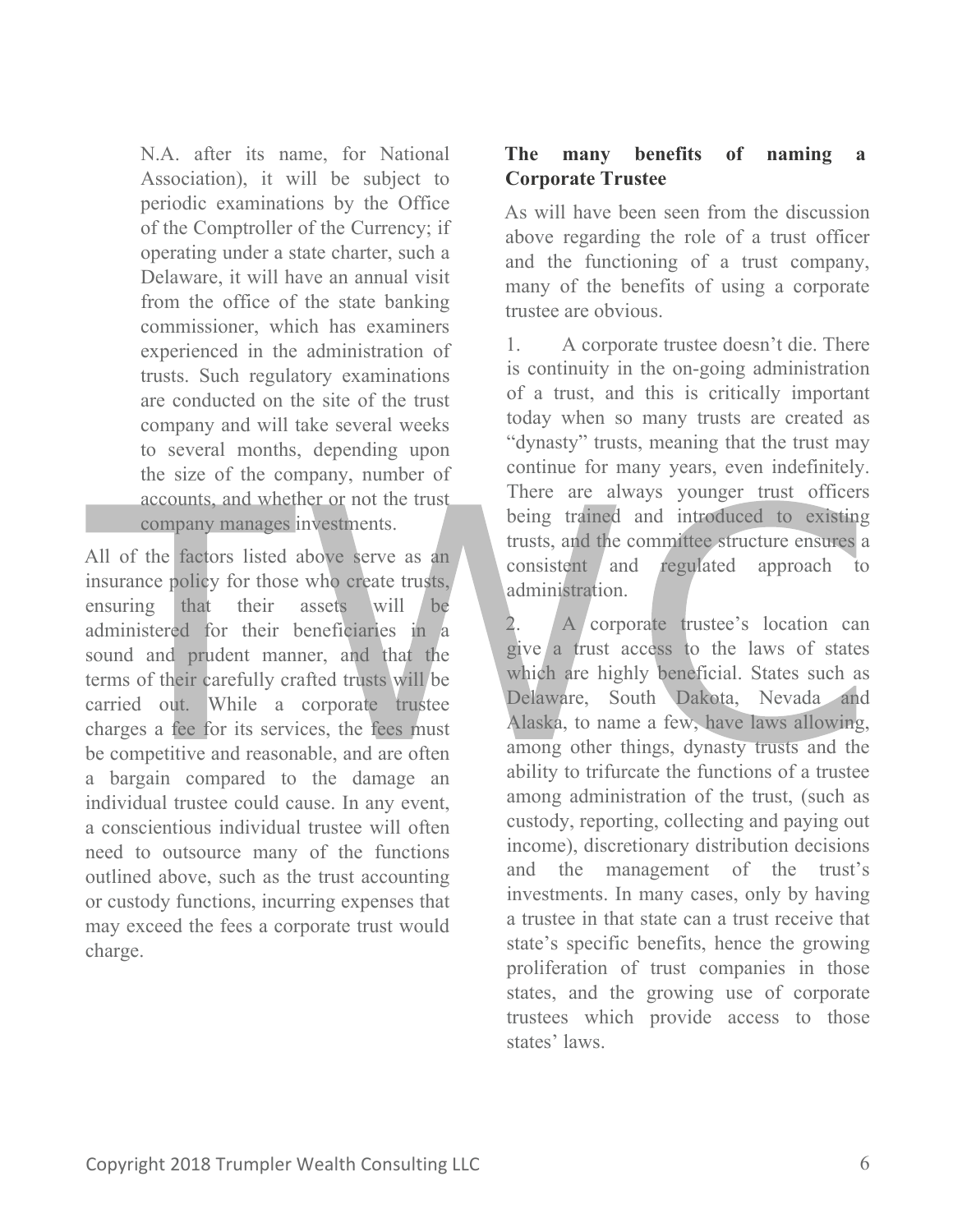3. A corporate trustee is continuously regulated and audited.

4. A corporate trustee has policies and procedures and committee structures to ensure compliance with processes.

5. A corporate trustee has systems, external resources and custodians, all of which will ensure the proper administration of the trust.

6. Corporate trustees usually have training programs for trust officers, and professional organizations to which they belong provide a forum for the resolution of complex trust administration and compliance issues.

7. A corporate trustee maintains records of every conversation and decision, and can defend every decision in the future against litigants who may challenge such decisions. While such an audit trail is not bullet-proof, it reduces the likelihood of litigation and a major erosion of the trust's assets due to legal and court fees. Litigation against corporate trustees for breach of fiduciary

duty occurs far less often than against individual trustees.

8. A corporate trustee has no biases, and no reason to be more responsive to one beneficiary or class of beneficiaries than another. In fact the corporate trustee understands the need to balance the needs of all beneficiaries and to document how and why decisions have been made. They are not subject to family pressures as an individual trustee is likely to be.

### **One final recommendation**

Notwithstanding all of the foregoing, many families will still want to have an individual involved in the administration of their trust. So why not create a trust with both an individual and corporate trustee as cotrustees? Any good corporate trustee will embrace a family member as a co-trustee and will work with the attorney drafting the trust to help define the respective roles for each.

### **The Author**

Richard Trumpler possesses more than 40 years of experience within the banking and financial services industry. In his capacity as Founder and President of Trumpler Wealth Consulting LLC, he has provided consulting services to banks, trust companies, a Registered Investment Advisor and a CPA firm. Previously, he has served as Chief Operating Officer of New York Private Trust Company, CEO of Concord Wealth Management, Head of Sales, Marketing and Trust Administration at Citigroup in New York City, Executive Vice President of Casco Northern Bank in Portland, Maine, Chairman and CEO of Old Colony Trust Company of South Carolina, and President of Bank of Boston Florida. He is a retired US Navy pilot with the rank of Captain, and currently lives with his wife in Sarasota, Florida.